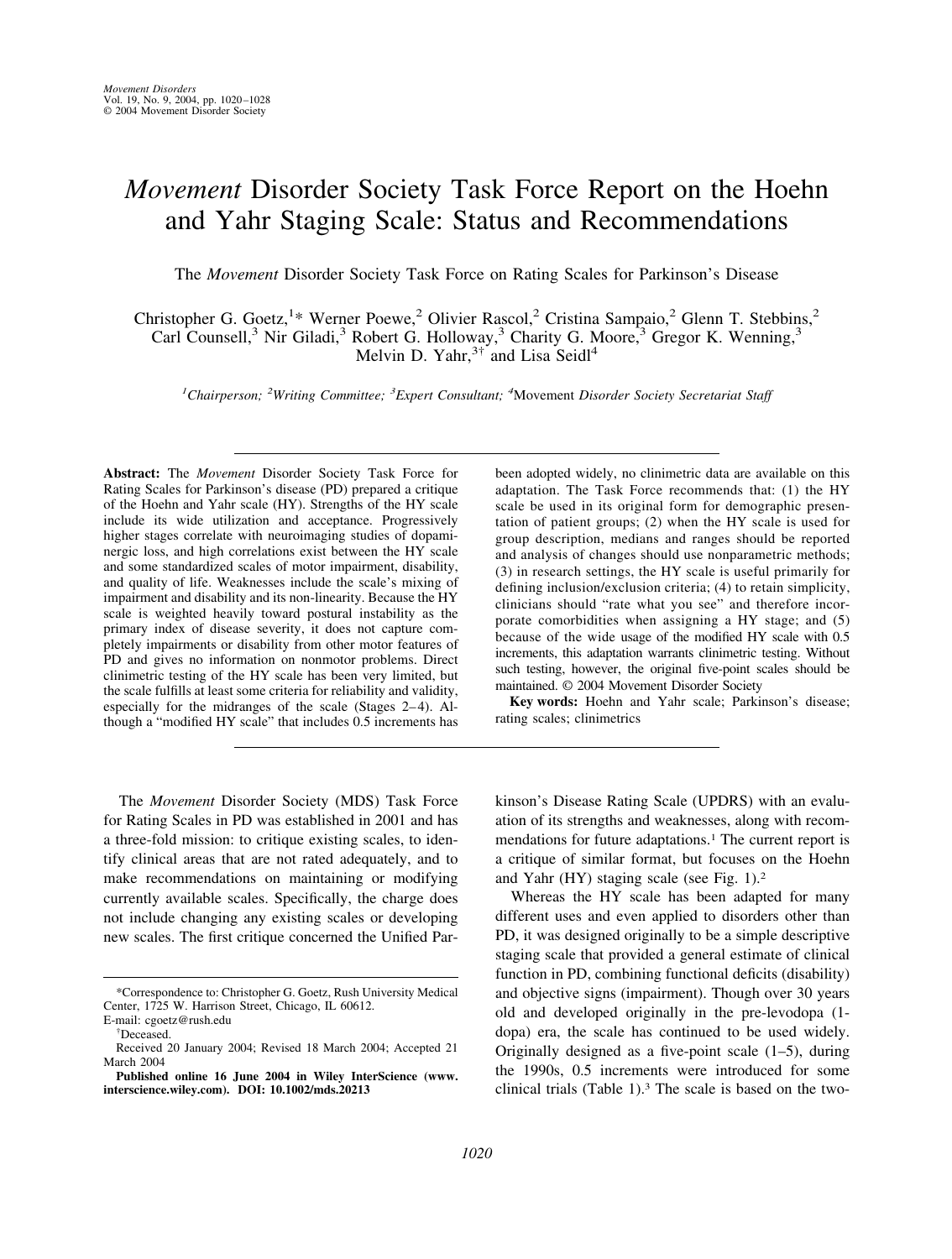

**FIGURE 1.** Melvin D. Yahr and Margaret M. Hoehn, 2004. Photo courtesy of M.M. Hoehn.

fold concept that the severity of overall parkinsonian dysfunction relates to bilateral motor involvement and compromised balance/gait. Increasing parkinsonian motor impairment therefore can be charted from unilateral (Stage 1) to bilateral disease (Stage 2) without balance difficulties, to the presence of postural instability (Stage 3), loss of physical independence (Stage 4), and being wheelchair- or bed-bound (Stage 5). In this simple scale that staged patients at their current level of function, the original authors never presumed or suggested that patients generally started PD as Stage I and declined sequentially to Stage 5 or death.

As part of the background work to develop the Task Force on Rating Scales for PD, the MDS secretariat staff (see Acknowledgments) sent a questionnaire on HY scale utilization patterns to all MDS members. This questionnaire was an adaptation of one sent previously to all members regarding usage of the UPDRS.<sup>1</sup> Of 1,593 (1,405 e-mails and 188 fax communications), 236 members from all continents responded (15%). Of those who responded, 96% had personal experience with the HY scale, 89% using it in clinical trials, 70% in clinical practice, and 63% in other research venues. Whereas the officially published scale has integer options of 1 to 5 only, 64% of those using the scale actually chose the modified form that includes 0.5 increments. Despite the wide usage, 65% of responders considered that the HY scale did not adequately describe their patients; specifically, 76% responded that the staging categories did not encompass all components of PD disability, 69% considered the staging categories to be too broad, and 65% were concerned that progression from one category to the next was not linear through all stages. Most responders who did not use the HY scale but used other scales for rating PD favored the UPDRS, and fewer numbers used the Northwestern University Disability, Webster, and Clinical Global Impression scales. $4-7$  Although the questionnaire results document the usage pattern of over 200 people specifically interested in movement disorders, the low percentage of responders limits the ability to extrapolate the information to the entire MDS. Nonetheless, the observation that responders use the HY scale for multiple purposes, including research and clinical practice, confirmed the decision to prioritize the HY scale as the second assessment project of the MDS Task Force.

## **MATERIALS AND METHODS**

#### **Administrative Organization**

Under the chairperson's direction, a Writing Committee was identified to draft the HY critique and to remain on the Task Force in ongoing manner for future scale assessments. In addition, a series of movement disorder or statistical specialists with specific experience using the HY scale participated as Expert Consultants. These specialists were recruited to serve on the Task Force for this critique only, with plans to rotate Expert Consultants for each future scale critique. The third group was the

**TABLE 1.** *Comparison between the original and modified Hoehn and Yahr scale*

| Hoehn and Yahr scale                                                                                                      | Modified Hoehn and Yahr scale                                                                 |
|---------------------------------------------------------------------------------------------------------------------------|-----------------------------------------------------------------------------------------------|
| 1: Unilateral involvement only usually with minimal or no functional<br>disability                                        | 1.0: Unilateral involvement only                                                              |
|                                                                                                                           | 1.5: Unilateral and axial involvement                                                         |
| 2: Bilateral or midline involvement without impairment of balance                                                         | 2.0: Bilateral involvement without impairment of balance                                      |
|                                                                                                                           | 2.5: Mild bilateral disease with recovery on pull test                                        |
| 3: Bilateral disease: mild to moderate disability with impaired postural<br>reflexes; physically independent <sup>a</sup> | 3.0: Mild to moderate bilateral disease; some postural<br>instability; physically independent |
| 4: Severely disabling disease; still able to walk or stand unassisted                                                     | 4.0: Severe disability; still able to walk or stand<br>unassisted                             |
| 5: Confinement to bed or wheelchair unless aided                                                                          | 5.0: Wheelchair bound or bedridden unless aided                                               |

<sup>a</sup>Stage 3 is a summary of the authors' original, more narrative description.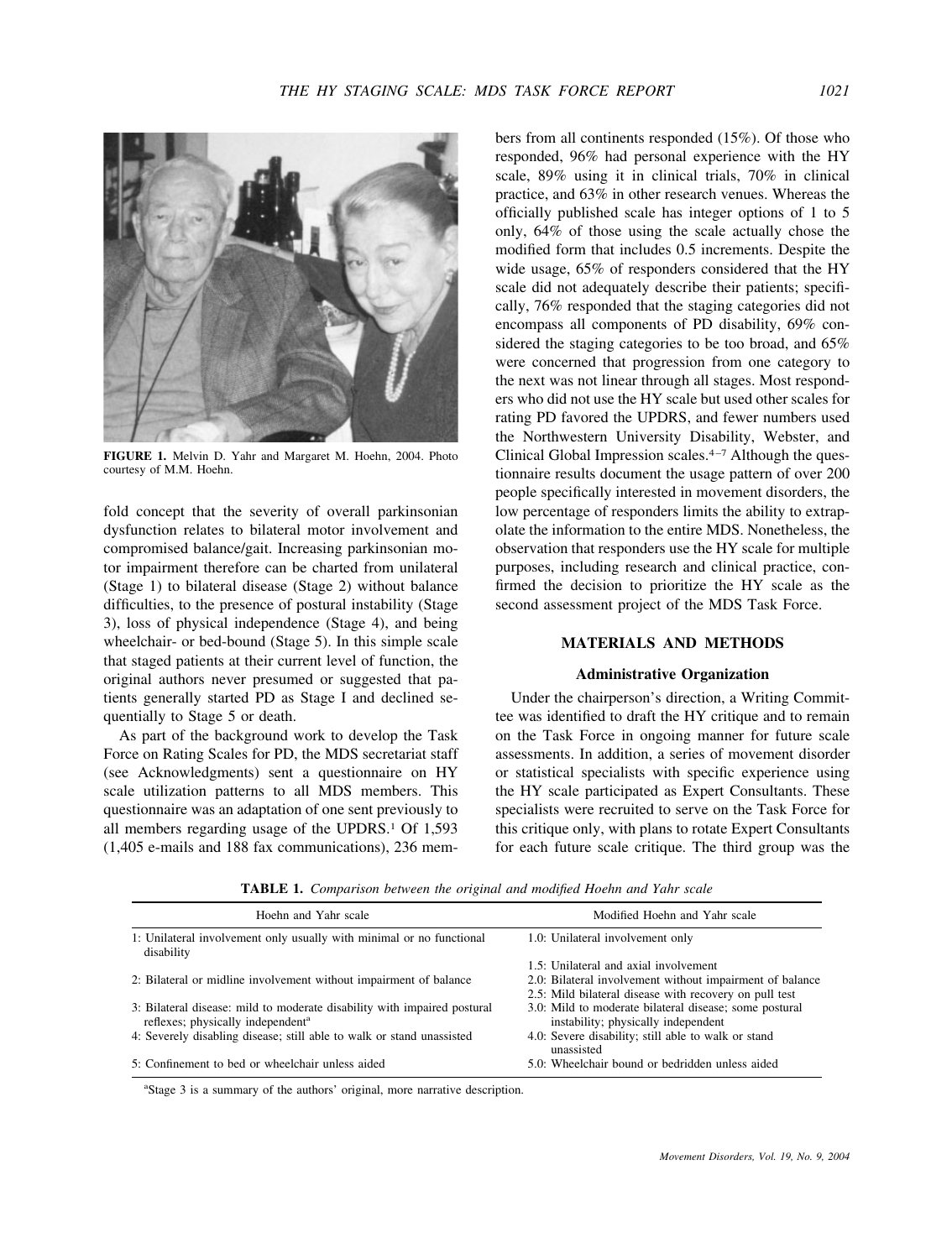administrative staff of the MDS secretariat, assigned the organization of the review process, integration of materials, and editorial review.

#### **Critique Process**

Through Medline search and familiarity with the HY scale literature, the chairperson supplied each Task Force member with a series of articles related to the HY scale. Questions compiled by the Writing Committee were addressed to all Expert Consultants with the request to furnish a written document to respond to each point with suitable references from the articles provided or other data sets. The questions followed the same format used previously for the MDS-sponsored UPDRS critique.1 No unpublished data were used for the critique. A draft of the report was prepared by the Writing Committee and Secretariat staff and circulated to the Expert Consultants. The final document was assembled by the chairperson and approved by all Task Force members before submission to the MDS International Executive Committee. This Task Force document has been approved by the MDS Scientific Issues Committee before submission for journal peer-review in *Movement Disorders*.

#### **RESULTS**

#### **Strengths of the HY Scale**

Ever since its introduction, the HY scale has remained the most commonly and most widely used scale to describe severity of PD worldwide.8 It is the standard staging system used to describe patient populations enrolled in clinical trials of antiparkinsonian interventions and the second most frequently used outcome measure after the UPDRS in all randomly ordered drug trials for PD published between 1966 and 1998.<sup>8</sup> It provides an overall assessment of severity based on clinical features and functional disability.9 Easy to apply, quick to complete, and practical to research and patient care settings, the HY scale has been successfully used by raters without movement disorder expertise as well as specialists.10 Other clinimetric strengths are discussed below.

Given its historical stature, the HY scale has been used commonly as a reference standard for testing more recently developed rating scales for impairment and disability in PD.11 There are significant correlations between the HY stage of PD and measures of quality of life, both with respect to general health-based scales<sup>12</sup> as well as with disease-specific instruments like the PD questionnaire-39 (PDQ-39)<sup>13</sup> and the PD Quality of Life scale (PDQUALIF).14 Studies with both types of scales have found worse quality of life with more advanced HY stages.14 Studies of objective and quantitative motor impairment tests and objective assessments of tasks involved in daily living have identified significant correlations between objective motor performance and early versus late HY stages.15,16

The HY scale has an inconsistent relationship with self-care measures, some disability ratings, and the Webster score,<sup>17</sup> but high Spearman's correlations with standard PD rating scales like the UPDRS, Columbia University Rating Scale, the Northwestern University Disability scale, and the Extensive Disability Scale.18,19 In longitudinal studies, the HY scale progresses as positron emission tomography (PET) indices of dopaminergic activity decline.20

The HY scale has been used extensively in natural history studies of PD and for the description of large populations of PD patients. Studies from both the pre-Ldopa and L-dopa eras involving large cohorts of PD patients have found similar percentages of cases assigned to the different stages of the HY scale.2,15,21–23 In these studies, Stage 1 and Stage 5 account for the smallest number of subjects, followed by Stage 4, and the bulk of patients, ranging from 52 to 77%, fall into Stages 2 or 3. In the pre-L-dopa era, longitudinal follow-up of cohorts documented an ever-growing progression toward higher stages or death.2,21,22

The time course of progression from early to late stages of the HY scale has been modified by L-dopa, the primary pharmacologic treatment for PD. Treatment prolongs latencies to successive stages by about 3 to 5 years. Furthermore, in one study, L-dopa treatment reduced the number of patients in Stage 4/5 (or death) per 5-year period of disease duration by 30 to 50%.22 A patient's change in HY stage carries prognostic significance and influences clinician-based interventions.24 Progression to Stage 3 was the main reason for initiation of L-dopa in a series of 100 consecutive untreated patients.25

Stage 3 is defined conceptually by the emergence of balance problems, but has been found to carry further prognostic implications in a number of studies. Goetz and colleagues<sup>26</sup> found that Stage 2 subjects maintained stable UPDRS scores with increased medication doses, whereas once Stage 3 developed, UPDRS impairment scores increased despite of medication adjustments. Reaching HY Stage 3 is associated with subsequent higher risk of dementia in one study and reduced survival.27 Progression of patients on the HY scale was correlated with decreased performance on cognitive test batteries in a series of nondemented patients in another study.<sup>28</sup> A functional neuroimaging study using  $\beta$ -CIT-SPECT as a marker of progressive nigrostriatal terminal dysfunction over time found significant correlations be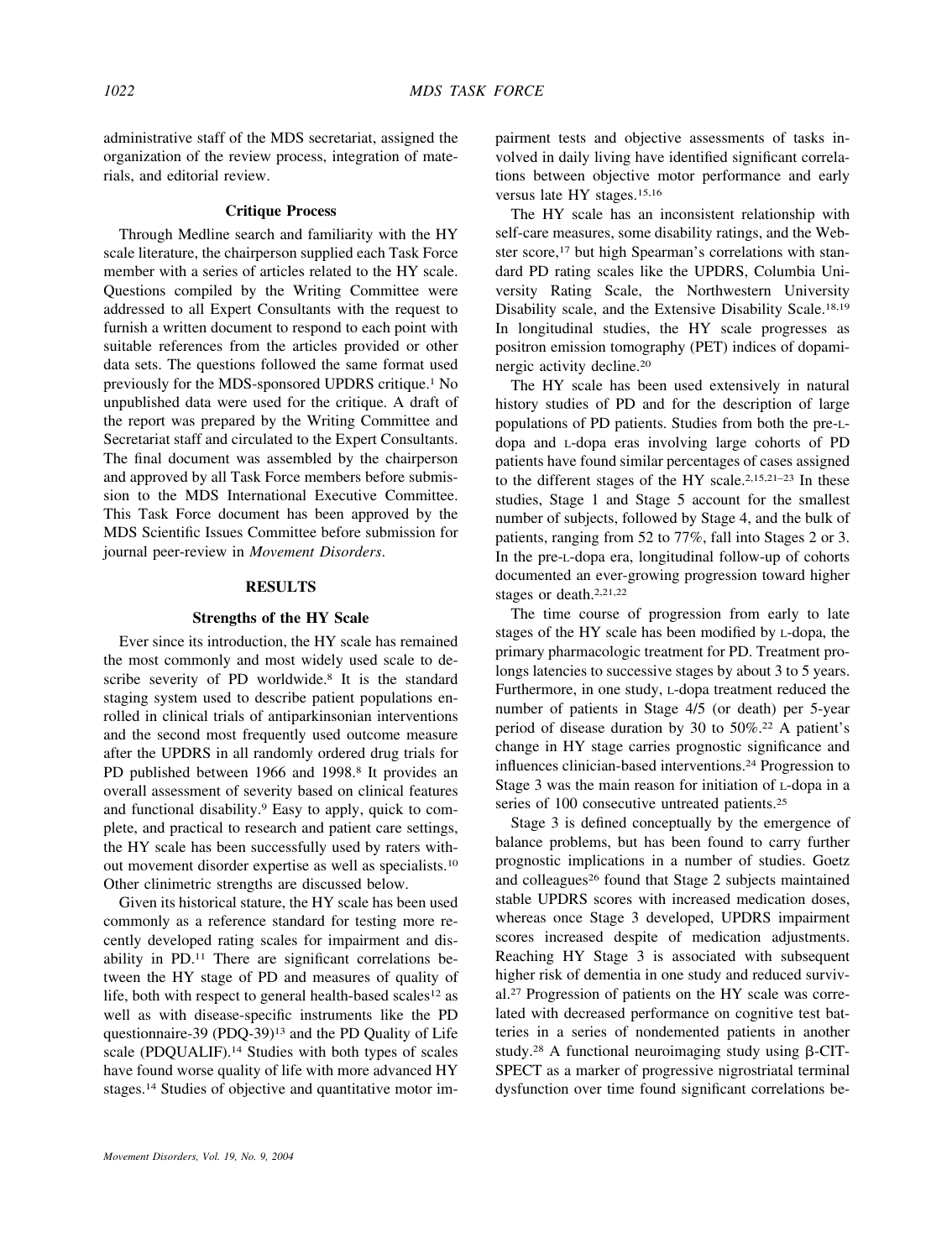tween the degree of reduction of dopamine transporter (DAT)-ligand binding and HY Stages 1 to 3.29

Taken together, these findings strongly support the utility of the HY scale to categorize PD subjects and to capture important aspects of PD progression.

## **Weaknesses of the HY Scale: Ambiguities and Limitations**

Whereas most PD scales focus on measuring impairment (objective signs on examination) or disability (impact of disease on the patient), the HY scale merges the two phenomena, introducing a potential for ambiguity. For example, Stage 1 is defined as "unilateral involvement only, usually with minimal or no functional impairment," thereby combining two concepts that are not necessarily equivalent. Because of the wording, unilaterality is the hallmark of Stage 1, and must therefore encompass even subjects who are unemployable because of severe unilateral tremor and bradykinesia of the dominant hand. Formulated at a time that preceded the full development of clinimetric expertise for scale development, the HY scale is inconsistent in several other descriptive anchors. Stage 2 is defined by the lack of "impairment of balance," but this wording is not in precise parallel language to the descriptive words defining Stage 1. Furthermore, the progressive stages of the HY scale are based on two different indices of severity, unilateral versus bilateral signs and absence or presence of gait and balance impairments. As such, the HY scale is a categorical scale that describes clinical status, but each increment does not necessarily represent a higher degree of overall motor dysfunction. Whereas the progression from Stage 1 to Stage 5 in most clinical instances reflects progressive global decline, the scale clearly does not capture several clinical situations where disability from the two indices of focus do not coincide. Already mentioned are the patients with unilateral PD who must be assigned Stage 1, even those who are highly disabled and unable to hold a job because of marked, unilateral tremor and severe bradykinesia of the dominant hand. These patients may be markedly more disabled than subjects who are Stage 2 or even Stage 3 with bilateral signs. Stage 3 must be assigned to patients with postural reflex impairment even if they experience only very mild bilateral bradykinesia and tremor, whereas a lower rating (Stage 2) is given to subjects with severe bradykinesia, rigidity, and tremor without balance difficulties. The scale's non-linearity is exemplified by the reality that a unilaterally affected PD subject (Stage 1) who develops postural instability before developing bilateral signs in his extremities must be rated as Stage 3, having never been Stage 2. Clearly, many patients present for their first medical evaluation and are already Stage 2. The observation suggests for such patients that Stage 1 is not clinically pertinent or that patients actually begin PD at Stage 2. Whereas all these possibilities exist and confound the clarity of the HY scale, the high correlations between HY and other indices of function across all stages suggest that such problems are not sufficiently common enough to impact seriously on the scale when applied to large populations.

A second limitation is that the scale has only five options and therefore a large variety of impairment severities is collapsed together. For instance, Stage 2 applies equally well to the mildly but bilaterally bradykinetic patient without balance difficulties and a severely bradykinetic subject who cannot work but still has retained postural reflexes. The scale likewise does not consider the possibility of unilateral signs with mild midline dysfunction without contralateral involvement or the presence of bilateral signs with suggestive, but not diagnostic, postural instability. An attempt to address this latter problem has introduced new ambiguities, because two versions are used currently, the original and an adaptation that allows two additional rating options, Stages 1.5 and 2.5 (Table 1).3 These added options allow for midline involvement with unilateral signs (1.5) and very mild postural impairment (suggestive, but not diagnostic, usually one or two steps before recovery from a postural threat). This adaptation is variably used in reports, sometimes under the designation "modified HY." As indicated by the MDS survey, the modified version was in fact used by the responding MDS members more frequently than the original scale was. This adaptation, however, has never undergone clinimetric testing, and no clinimetric conclusions from the original five-point scale can be extrapolated directly to the modified version.

Because the HY scale relies on the determination of parkinsonism on one or both sides of the body and postural reflex testing, a standard procedural assessment protocol could allow all raters to test and judge responses similarly. Despite over 30 years of use, the HY scale does not have a teaching manual or teaching videotape with examples of each stage as conceived by the original writers.

Because the HY scale is weighted heavily toward postural instability assessments, progressive disability and impairments due to other features of PD, both motor and nonmotor, are not captured by the HY scale. Autonomic nervous system dysfunction and cognitive decline are known to influence overall clinical independence but are not captured specifically with this scale. Treatmentinduced disability in patients with severe L-dopa-induced dyskinesias cannot be taken easily into account by the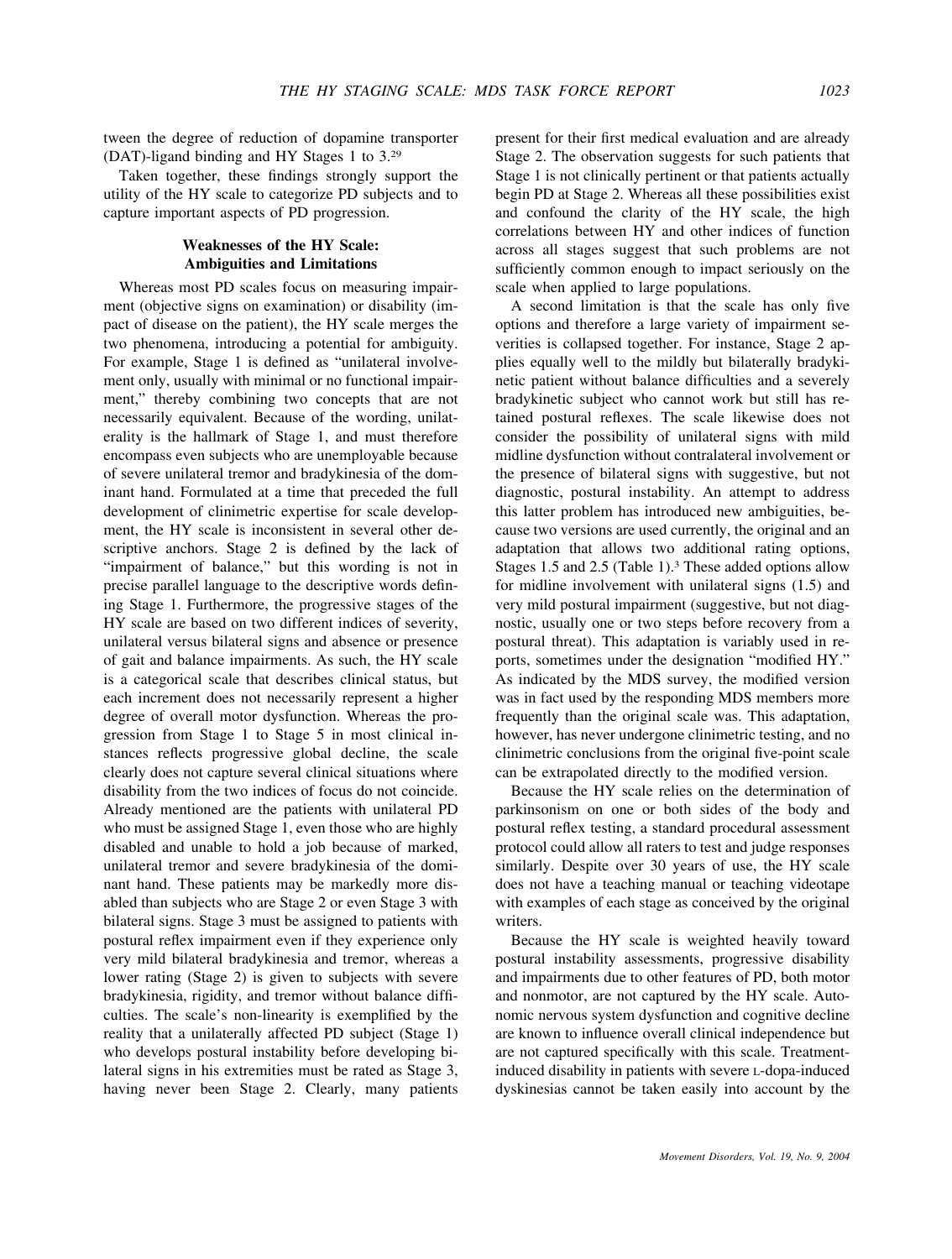HY scale, and if balance is impaired because of severe dyskinesia, it may be impossible to assign these patients to an accurate HY stages that reflects their parkinsonism. Finally, the scale is influenced heavily by balance and motility of the lower limbs, whereas disability due to upper limb dysfunction is not detected well.

Despite studies showing prolonged latencies to higher HY stages with L-dopa treatment,<sup>21</sup> the scale seems relatively insensitive to treatment-induced change, particularly in the lower categories.9 The MDS-sponsored "Management of Parkinson's Disease: an Evidence-Based Review"30 summarized treatment results from a large series of clinical trials with an emphasis on randomly ordered controlled trials (Level I). Several agents deemed efficacious in this report effected statistically significant changes in efficacy measures of parkinsonism, but failed to change HY scales.<sup>30</sup> As only one example, among six randomly ordered double-blind studies on the efficacy of an agonist for PD, despite statistically significant changes in the UPDRS, only one reported significant improvements in HY stage.31 The others showed no change in the HY scores,<sup>32,33</sup> did not report the HY findings despite collecting the data34,35 or did not report using the HY scale as an efficacy outcome.36,37 Furthermore, even with drug treatment of PD that otherwise leads to clinically pertinent improvements, Stage 2 patients do not revert regularly to Stage 1. Some studies of modern dopaminergic therapies find the percentages of patients reaching the higher stages of the HY scale over 10 years to be similar to figures from the pre-L-dopa era.38 Similarly, latencies to reach successive HY stages in a recent postmortem series of PD brains were comparable to those in untreated patients.<sup>39</sup>

### **Clinimetric Issues**

Despite its widespread use and acceptance, few formal clinimetric examinations of reliability and validity for the HY scale have been conducted. Reliability testing assesses the scale's measurement error whereas validity testing assesses the scale's ability to measure its designated domains. The HY scale assesses PD disability and impairment at the ordinal level of measurement. One thus assumes that Stage 2 reflects greater disability/ impairment than does Stage 1. Because the HY scale does not presume equal interval level measurements, however, one cannot assume that the difference between Stage 1 and Stage 2 is the same as that between Stage 2 and Stage 3. The assessment of clinimetric properties of ordinal level measures is therefore limited to nonparametric analytic techniques and assessments of internal consistency (a measure of reliability) and factor structure (a measure of validity) are not possible.

Most clinimetric examinations of the HY scale have been limited to the assessment of reliability. Scale reliability is usually tested by assessing: (1) its internal consistency, or the degree to which each item is consistent with the overall scale; and (2) the stability or consistency of ratings conducted by different raters (interrater reliability) or the same rater over time (test–retest or intra-rater reliability). All published reports of the HY scale reliability have assessed the latter source of measurement error, specifically inter-rater reliability. These studies document a moderate to significant level of interrater reliability, with nonweighted and weighted Kappa scores ranging between 0.44 and 0.71.10,40,41 The stability of inter-rater reliability has been shown across experienced movement disorder specialists and inexperienced neurology residents.41 No formal assessments of test– retest reliability (intra-rater reliability) have been conducted.

Clinimetric examinations of validity have been limited in scope. Validity assessments are typically carried out for face or content validity (does the scale seem to measure what it is designed to measure?), criterion validity (does the scale provide results comparable to a gold-standard?), and construct validity (does the scale adequately assess the domains of interest?). Some limitations to validity assessment of the HY scale are due to its ordinal level of measurement, but others are due to its construction and wording.

Because the scale combines disability and impairment criteria for each stage, establishing face validity of the HY scale is difficult. By combining these elements, certain clinical situations are difficult to assign (e.g., severe unilateral disease). Additionally, there is a lack of assessment of specific disease-related motor impairments (dyskinesia, tremor) and nonmotor impairments (cognitive impairment, depression).

No direct tests of the HY scale criterion validity have been conducted. Most studies have used the HY scale as the gold standard against which the validity of other scales is assessed. Although these studies cannot be considered examinations of HY scale validity, they do provide some assessment of the relationship between HY staging and other measures of PD impairment/disability. Most studies report significant correlations between HY stage and the other measures.18,19,23,42– 44 Related findings have been reported for significant correlations between HY stage and imaging measure of PD pathology, such as -CIT SPECT scanning29 and [18F]fluorodopa PET scanning.45 Taken together, these results suggest adequate criterion validity, or at least convergent validity. One problem with most of the above-mentioned studies, however, is a relative paucity of patient representation from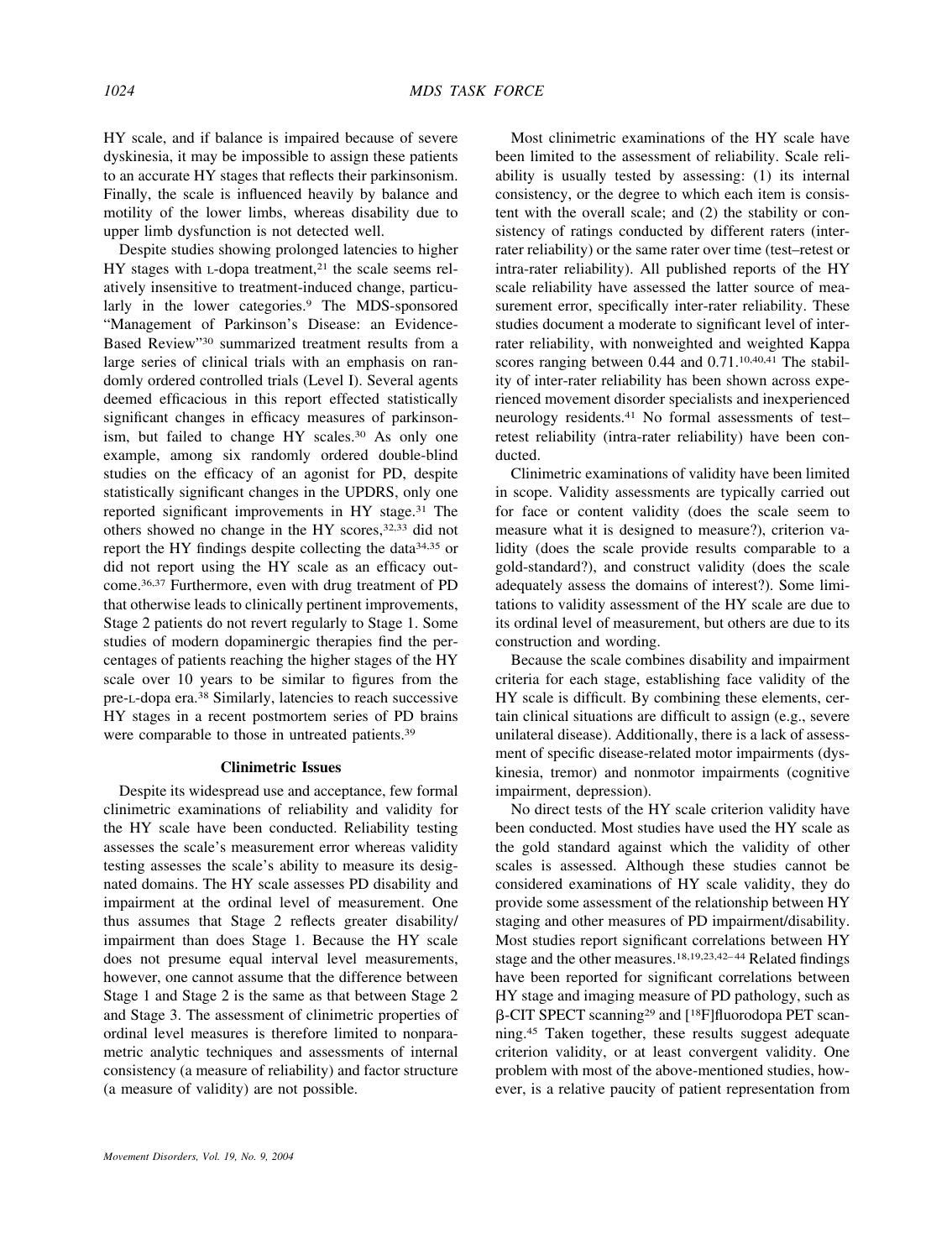measures for mild and advanced patients. Although 0.5 intervals have been added in a "modified HY" scale, this adaptation has never been evaluated clinimetrically.

Because of clinimetric assumptions that underlie noncontinuous scales, reports of group HY scores should be expressed with medians and interquartile ranges, not means and standard deviations (e.g., "The 60 subjects had a median HY stage of 3 [range 2–5]"). Analysis of differences between groups or change scores should involve the use of nonparametric methods. For parametric and survival analyses, the HY scale can be incorporated legitimately as an index used in the primary outcome. For example, because the development of postural instability is considered an important hallmark of clinical progression, the time to HY Stage 3 could be used as a primary variable for Kaplan-Meier curve presentation and subsequent analyses.

### **Comorbidities and the HY Staging System**

PD is more prevalent in subjects over 50 years of age, and the coexistence of other diseases like diabetes, stroke, and arthritis can confound the evaluation of PDrelated impairment and disability. The question of how the HY staging system should accommodate these various issues of comorbidities is not addressed specifically in the original scale description or later explanatory articles. Two different approaches could be applied: the first would consider the HY scale as dedicated to PDrelated dysfunction in its purest sense and make a concerted attempt to disregard all components of impairment or disability due to conditions unrelated to PD; the second strategy would involve a "rate-as-you-see" approach, using the HY system to describe a PD patient's stage based on all the clinical impairments seen, regardless of their direct relationship to PD. The first approach has the advantage of focusing on PD itself, but it is highly subject to investigator and patient bias. A further argument against this method is that each stage conceptually represents a picture of overall function of the individual patient. The attempt to separate what is attributable to PD and what is attributable to comorbidities thus largely invalidates the concept of a global summary, which is the core of the HY scale's ease and utility. Given that standardized instructions for rating PD in the context of comorbidities do not exist for the HY system, all members of the Task Force except one agreed on the "rate-as-you-see" method that incorporates comorbidities into the staging choice.

## **Minimal Clinically Relevant Difference and Minimal Clinically Relevant Incremental Difference**

Implicit to the strength and utility of a rating scale is the determination of increases or decreases that represent clinically relevant changes in the disease under consideration. Identifying the threshold or smallest difference between two assessments that has an impact on disability or handicap in a disease is known clinimetrically as the *minimal clinically relevant difference* (MCRD). Due to insufficiencies in their validation processes, very few neurological scales are associated with a well-defined MCRD.46,47

As already described, the HY scale is a categorical rather than a continuous scale, but it is constructed on the presumption that high scores represent more severe disease than do lower scores. MCRD values for categorical scales are potentially possible if certain criteria are met or certain assumptions are accepted. First, the progressive ratings within the scale must be sequentially relevant to the natural course of clinical decline in the disease under question. Each rating must be mutually exclusive of the others and in combination, the categories must cover the full spectrum of the disease. When MCRD values are established for a scale related to clinical status, patients move up and down the scale according to therapeutic responses. If a scale has excellent clinimetric properties for inter- and intra-rater reliability, the value of an intervention could be assessed at an individual level, defining each subject who changes by at least one unit as a responder, and at a group level by establishing the percentage of such responders.

In regards to the HY scale, the individual stages are relatively distinct and clearly relevant to PD, but they have been criticized as too broad and therefore insensitive to clinical change. The perceived need to use 0.5 increments and the wide usage of this adaptation in clinical practice (see above) suggests that a MCRD is likely smaller than one categorical increment in the original scale. Based on the original data presented in Hoehn and Yahr's report and other findings cited above, there is substantial evidence that a change from one stage to another in the HY scale is usually clinically relevant. The necessary assumptions needed for MCRD, however, are not met by the HY scale, and each stage increment is unlikely to represent the minimal difference implicit to the concept of a MCRD.

Allied to the concept of MCRD is the *minimal clinically relevant incremental difference* (MCRID). Rather than comparing two assessments within a patient or group (pre- vs. post-treatment), this term refers to the difference between two groups at the end of the clinical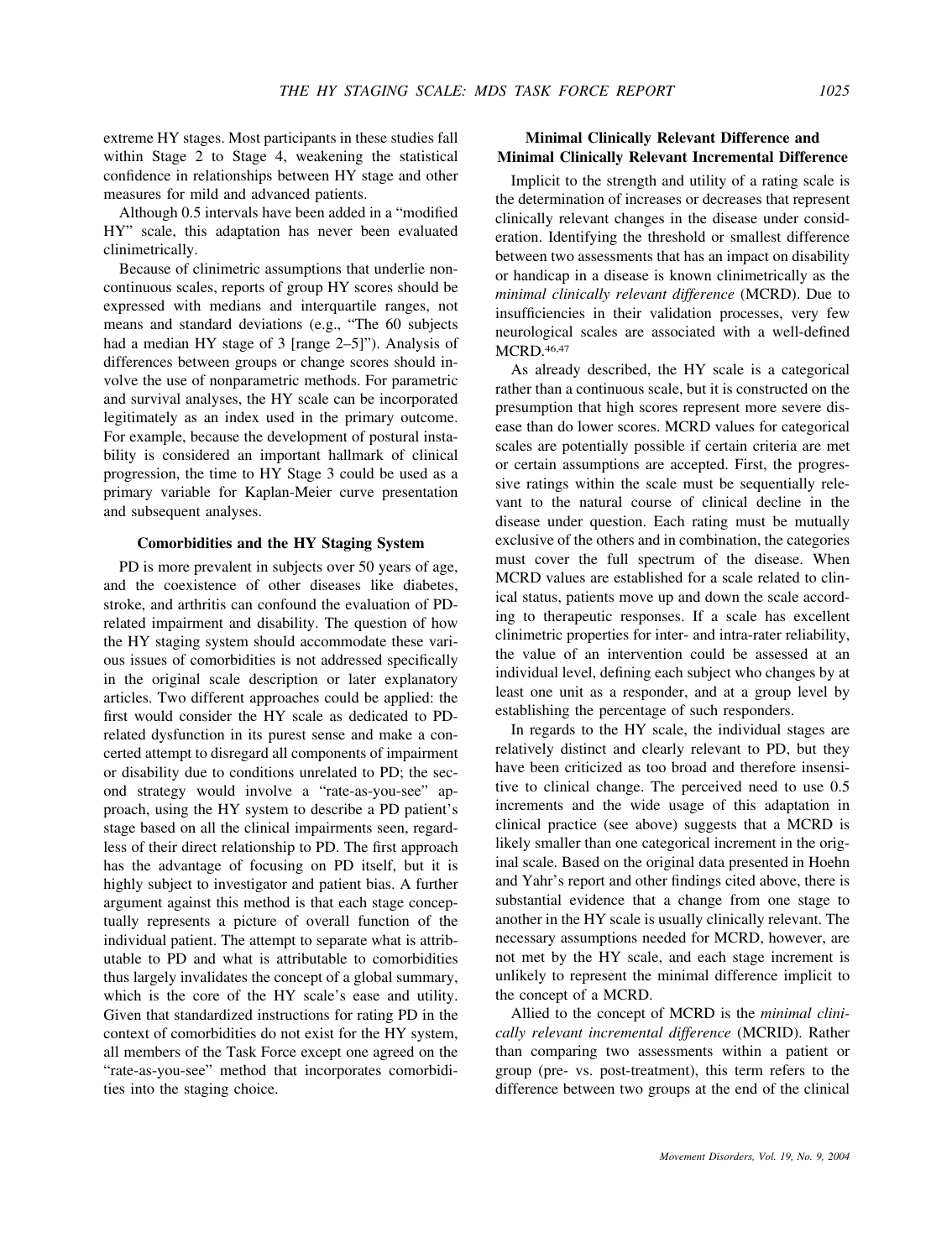trial period. In the case of a placebo-controlled clinical trial, the MCRID would determine the relevant expected difference at the end of a treatment between a placebo group and the patients receiving the treatment in question. In contrast to MCRD, MCRID applies only to groups, but is particularly relevant to the planning of clinical trials and to sample size calculations when establishing equivalence or non-inferiority to a standard treatment.48,49 Again, although not specifically tested, the broad categorical ranges of HY and the lack of difference in HY after treatment with otherwise established treatments suggests that the implicit minimal difference of MCRID cannot be met by this scale.

## **Capturing the Clinical Spectrum of Parkinsonism: Application to Other Conditions**

Many movement disorders specialists consider that the HY scale does not capture suitably the clinical spectrum of PD: 65% percent of respondents to the MDS questionnaire answered "No" to the question, "Do you think the Hoehn and Yahr scale represents well the patients you see?" The main arguments for this answer were that categories do not encompass all components of PD disability and that the categories are too broad and do not progress linearly.

Nonetheless, the HY scale has been used frequently to characterize broad descriptive categories of PD patients. In these instances, mild or early PD generally has been defined operationally as HY Stages 1 and 2, and advanced disease has likewise been defined as HY Stages 4 and 5. It is less clear that Stage 3 operationally defines moderate PD, because the hallmark of Stage 3, the occurrence of balance difficulties, has never been defined in a standardized manner and no systematic application of the objective pull test and teaching tape have been developed.

Although never developed for evaluating parkinsonism-plus syndromes, the HY scale has been utilized in several studies of progressive supranuclear palsy, multiple system atrophy, and dementia with Lewy bodies. Latencies to HY Stage 3 are significantly shorter in these patients compared with those in PD. In one cohort of subjects diagnosed with neuropathological criteria and clinical signs, no patient with PD developed HY Stage 3 within 1 year of onset of motor symptoms in contrast to more than two-thirds of the atypical parkinsonian disorder patients. Because these parkinsonism-plus syndromes generally have early balance deficits with postural instability, the HY scale is restricted often to only Stage 3, 4, and 5.39 Whereas this limitation exists, it is not an implicit scale problem because the scale developers never suggested that their scale be adapted or applied to these conditions. In a practical sense, clinicians can use this observation for diagnostic purposes, because rapid progression to HY Stage 3 places the diagnosis of PD in serious doubt. It is a tribute to the strength of the scale that it has withstood so many applications and adaptations and remains used as a global summary of clinical status across several forms of parkinsonism.

## **CONCLUSIONS AND RECOMMENDATIONS**

The HY scale is a widely used clinical rating scale, describing broad categories of motor dysfunction in PD. Among its advantages is that it is simple and applied easily. It captures typical patterns of PD progression with and without dopaminergic therapy. Progression in HY stage correlates with motor decline and deterioration in quality of life. The limited clinimetric analyses conducted to date support its scientific and clinical credibility. On the other hand, because of its simplicity, the scale is not comprehensive and by focusing on the issues of unilateral versus bilateral disease and the presence or absence of postural reflex impairment, it leaves other aspects of PD unassessed. By combining disability and impairment, ambiguities exist, and all clinical presentations of PD are not covered. The broad categories of the scale do not permit consistent detection of effective interventions, and the establishment of MCRD and MC-RID indices is not feasible. Attempts to rectify weaknesses have included the introduction of widely used 0.5 increments to the scale, but this adaptation has not been tested clinimetrically and introduces unresolved analytic problems. Although still used frequently as an outcome measure in clinical trials, the HY scale has been replaced largely by the UDPRS as a primary outcome measure of treatment efficacy. Time to the development of a given HY stage has been used successfully to distinguish patients with PD from other parkinsonism-plus syndromes, and this measure could be potentially incorporated into interventional studies designed to test delay in clinical progression. Based on these considerations, the Task Force on Rating Scales in PD made the following recommendations:

- 1. The HY scale remains an important descriptive categorical scale in PD, and should continue to be used in its original form for demographical presentation of patient groups
- 2. When used to describe group characteristics, medians and ranges should be reported, not means with standard deviations, and comparisons between groups should involve nonparametric methods.
- 3. In research settings, the scale is useful primarily for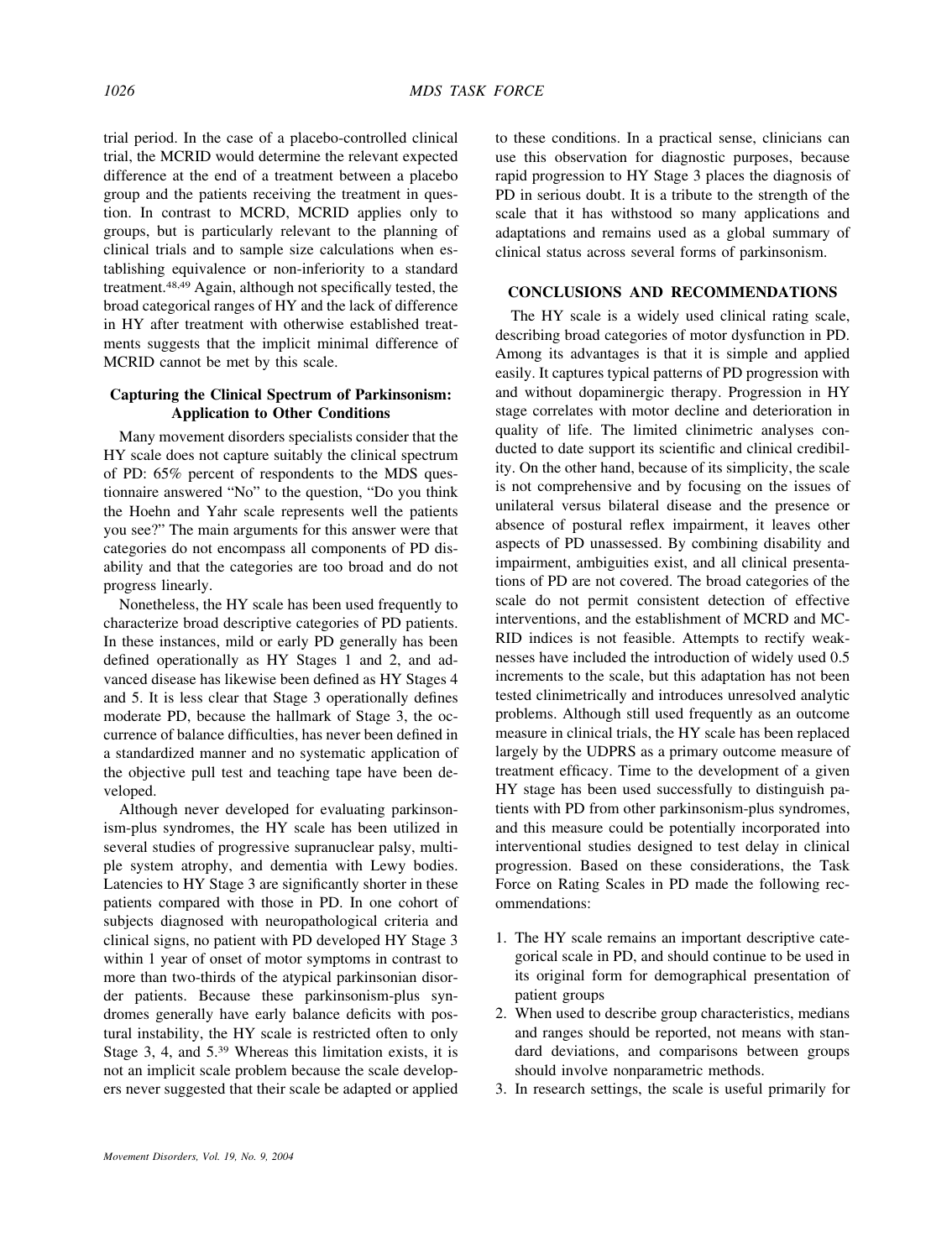defining inclusion/exclusion criteria at baseline and as a validation standard for other rating instruments.

- 4. To retain the principle of simplicity that is at the core of the HY scale, when reporting HY stages, clinicians should "rate what you see" and therefore incorporate comorbidities.
- 5. Because of the wide usage of the "modified HY" scale with  $0.5$  increments, this adaptation warrants clinimetric testing. Without such testing, however, the original five-point scale should be maintained and the "modified HY" scale should not be favored.

**Acknowledgments** The institutional affiliations of the Task Force members are as follows: Dr. Goetz, Rush University Medical Center, Chicago, IL; Dr. Poewe, Innsbruck University Hospital, Innsbruck, Austria; Dr. Rascol, Laboratoire de Pharmacologie Medicale et Clinique, Toulouse, France; Dr. Counsell, Hospital de Santa Maria, Lisbon, Portugal; Dr. Stebbins, Rush University Medical Center, Chicago, IL; Dr. Sampaio, University of Aberdeen, Aberdeen, United Kingdom; Dr. Giladi, Tel Aviv Sourasky Medical Center, Tel-Aviv, Israel; Dr. Holloway, University of Rochester Medical Center, Rochester, NY; Dr. Moore, University of South Carolina, Columbia, SC; Dr. Wenning, Innsbruck University Hospital, Innsbruck, Austria; Dr. Yahr, Mount Sinai Medical Center, New York, NY; Ms. Seidl, The *Movement* Disorder Society, Milwaukee, WI.

#### **REFERENCES**

- 1. Movement Disorder Society Task Force on Rating Scales for PD. Unified Parkinson's disease rating scale: status and recommendations. Mov Disord 2003:18:738 –750.
- 2. Hoehn MM, Yahr MD. Parkinsonism: onset, progression and mortality. Neurology 1967;17:427– 442.
- 3. Jankovic J, McDermott M, Carter J, Gauthier S, Goetz C, Golbe L, et al. Variable expression of Parkinson's disease: a base-line analysis of the DATATOP cohort. Neurology 1990;50:1529 –1534.
- 4. Fahn S, Elton RL, UPDRS program members. Unified Parkinson's disease rating scale. In Fahn S, Marsden CD, Goldstein M, Calne DB, editors. Recent developments in Parkinson's disease, Vol 2. Florham Park, NJ: Macmillan Healthcare Information; 1987. p 153–163
- 5. Canter CJ, de la Torre R, Mier M. A method of evaluating disability in patients with Parkinson's disease. J Nerv Ment Dis 1961;133:143–147.
- 6. Webster DD. Critical analysis of the disability in Parkinson's disease. Mod Treat 1968;5:257–258.
- 7. Guy W. ECDEU assessment manual for psychopharmacology. Rockville, MD: US Department of Health, Education and Welfare; 1976.
- 8. Mitchell SL, Harper DW, Lau A, Bhalle R. Patterns of outcome measurement in Parkinson's disease clinical trials. Neuroepidemiology 2000;19:100 –108.
- 9. Diamond SG, Markham CH. Evaluating the evaluations: or how to weigh the scales of parkinsonian disability. Neurology 1983;33: 1098 –1099.
- 10. Geminiani G, Cesana BM, Tamma F, Contri P, Pacchetti C, Carella F, et al. Interobserver reliability between neurologists in training of Parkinson's disease rating scales. Mov Disord 1991;6: 330 –335.
- 11. Ramaker C, Marinus J, Stiggelbout AM, van Hilten BJ. Systematic evaluation of rating scales for impairment and disability in Parkinson's disease. Mov Disord 2002;17:867– 876.
- 12. Schrag A, Selai C, Jahanshahi M, Quinn NP. The EQ-5D—a generic quality of live measure—is a useful instrument to measure quality of life in patients with Parkinson's disease. J Neurol Neurosurg Psychiatry 2000;69:67–73.
- 13. Jenkinson C, Fitzpatrick R, Peto V, Greenhall R, Hyman N. The Parkinson's Disease Questionnaire (PDQ-39): development and validation of a Parkinson's disease summary index score. Age Ageing 1997;28:353–357.
- 14. Welsh M, McDermott MP, Holloway RG, Plumb S, Pfeiffer R, Hubble J, Parkinson Study Group. Development and testing of the Parkinson's disease quality of life scale. Mov Disord 2003;18:637– 645.
- 15. Pinter MM, Pogarell O, Oertel WH. Efficacy, safety and tolerance of the non-ergoline dopamine agonist, pramipexole in the treatment of advanced PD. J Neurol Neurosurg Psychiatry 1999;66: 436 – 441.
- 16. Reynolds NC, Montgomery GK. Factor analysis of Parkinson's impairment. Arch Neurol 1987;44:1013–1016.
- 17. Henderson L, Kennard C, Crawford TJ, Day S, Everitt BS, Goodrich S, et al. Scales for rating motor impairment in Parkinson's disease: studies of reliability and convergent validity. J Neurol Neurosurg Psychiatry 1991;54:18 –24.
- 18. Hely M, Wilson A, Williamson P, O'Sullivan D, Rail D, Morris G. Reliability of the Columbia scale for assessing signs of Parkinson's disease. Mov Disord 1993;8:466 – 472.
- 19. Martinez-Martin P, Gil-Nagel A, Gracia LM, Gomez JB, Martinez-Sarries J, Bermejo F. Unified Parkinson's disease rating scale characteristics and structure. The Cooperative Multicentric Group. Mov Disord 1994;9:76 – 83.
- 20. Vingerhoets FJ, Snow BJ, Lee CS, Schulzer M, Mak E, Calne DB. Longitudinal fluorodopa positron emission tomographic studies of the evolution of idiopathic parkinsonism. Ann Neurol 1994;36: 759 –764.
- 21. Marttila RJ, Rinne UK. Disability and progression in Parkinson's disease. Acta Neurol Scand 1977;56:159 –169.
- 22. Maier-Hoehn MM. Parkinsonism treated with levodopa: progression and mortality. J Neural Transm 1983;19:253–264.
- 23. Van Hilten JJ, van der Zwan AD, Zwinderman AH, et al. Rating impairment and disability in Parkinson's disease: evaluation of the Unified Parkinson's Disease Rating Scale. Mov Disord 1994;  $9:84 - 88.$
- 24. Poewe WH, Wenning GK. The natural history of Parkinson's disease. Neurology 1996;47(Suppl.):146 –152.
- 25. Goetz CG, Tanner CM, Shannon KM. Progression of Parkinson's disease without levodopa. Neurology 1987;37:695– 698.
- 26. Goetz CG, Stebbins GT, Blasucci LM. Differential progression of motor impairment in levodopa-treated Parkinson's disease. Mov Disord 2000;15:479 – 484.
- 27. Roos RAC, Jongen JCF, van der Velde EA. Clinical course of patients with idiopathic Parkinson's disease. Mov Disord 1996;11: 236 –242.
- 28. Growdon JH, Corkin S, Desclos G, Rosen TJ. Hoehn and Yahr stage predicts extent of cognitive deficits in Parkinson's disease. Neurology 1987;37:157.
- 29. Staffen W, Mair A, Unterrainer J, Trinka E, Ladurner G. Measuring the progression of idiopathic Parkinson's disease with 123I- $\beta$ -CIT-SPECT. J Neural Transm 2000;107:543–552.
- 30. Goetz CG, Koller WC, Poewe W, Rascol O, Sampaio C, Task Force for Evidence-Based Review of the Movement Disorder Society. Management of Parkinson's disease: an evidence-based review. Mov Disord 2002;12(Suppl.):1–166.
- 31. Lieberman A, Ranhosky A, Korts D. Clinical evaluation of pramipexole in advanced PD. Neurology 1997;49:162–168.
- 32. Guttman M, International Pramipexole-Bromocritine Study Group. Double-blind comparison of pramipexole and bromocriptine treatment with placebo in advanced PD. Neurology 1997;49:1060 – 1065.